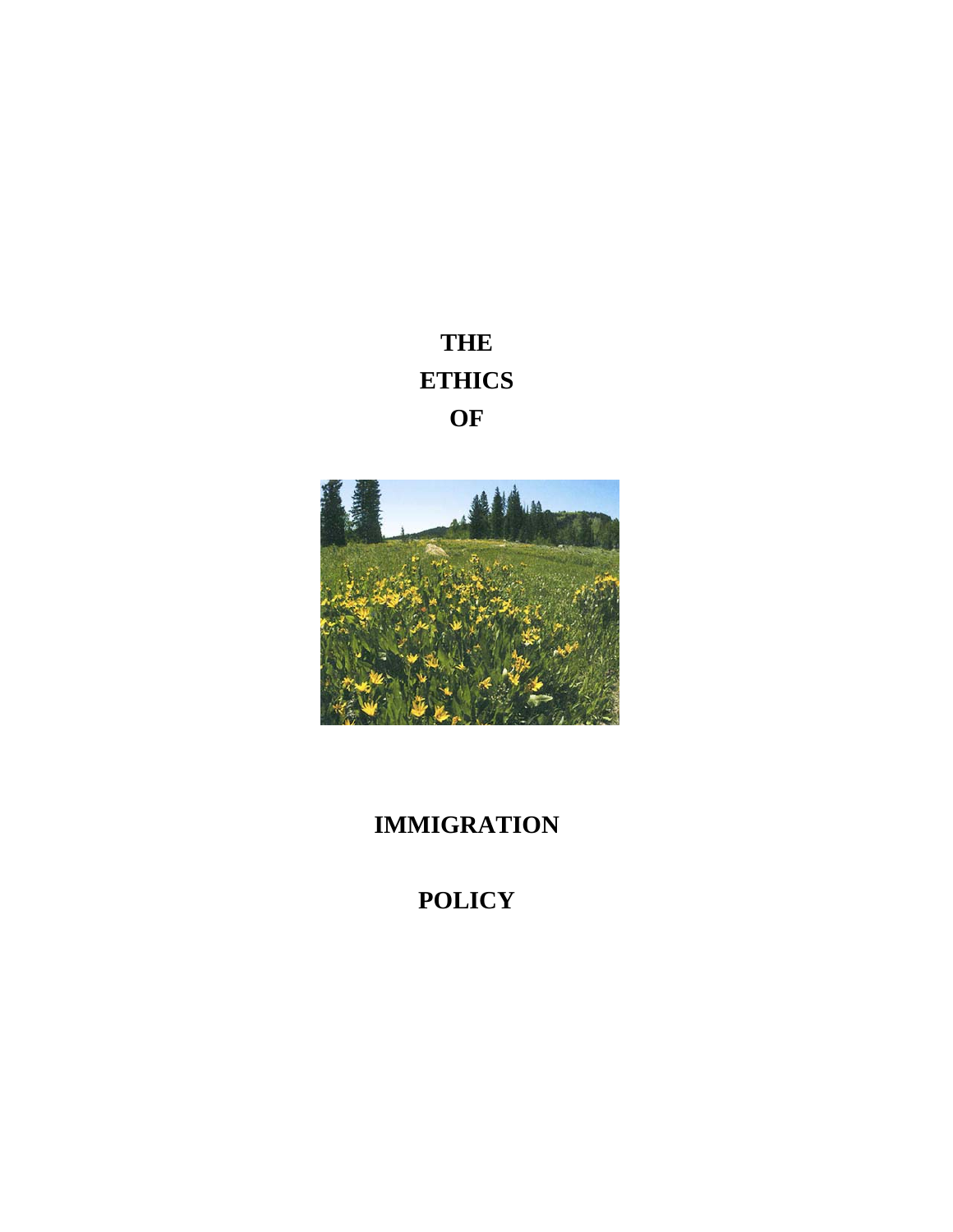## **Ethics of Immigration Policy A Collection of Essays**

John F. Rohe, Editor

ISBN: 978-1-881780-27-9

(You can order copies of this pocket-sized booklet from The Social Contract Press)

> Funding provided by the Weeden Foundation

Published by The Social Contract Press 445 E. Mitchell Street Petoskey, MI 49770-2623 231-347-1171 800-352-4843 www.TheSocialContract.com

Cover art used by permission of: The Estate of the late Gary Williams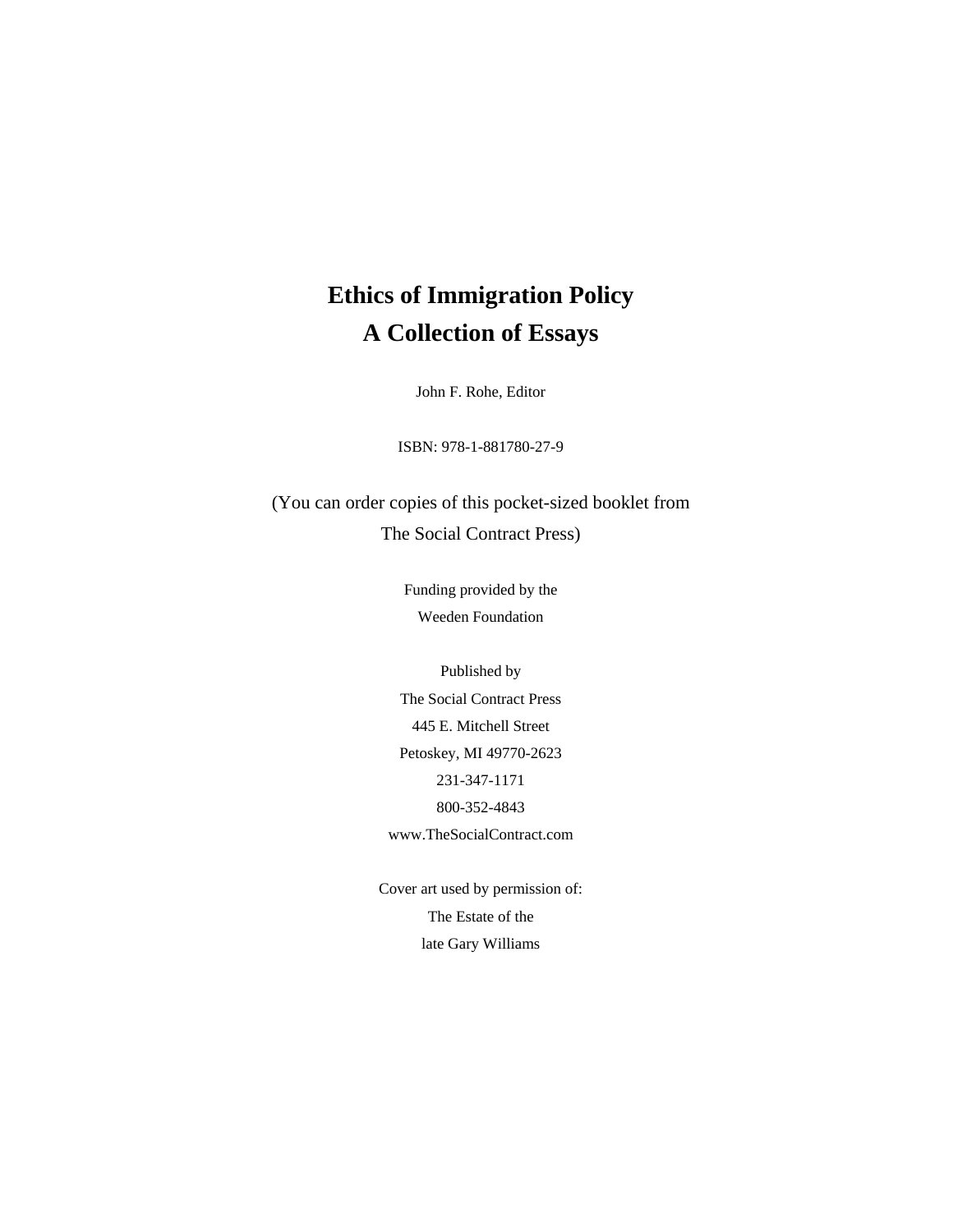## **Table of Contents**

| Introduction - John Rohe                                                                  | 2        |
|-------------------------------------------------------------------------------------------|----------|
| Courting Cheap Labor – Joan Molinaro                                                      | 3        |
| Immigration and Income Disparity – Vernon Briggs, Jr.<br>Living Wage – Richard Lamm       | 4<br>5   |
| "Jobs Americans Won't Do?"- Edwin Rubenstein<br>Overpopulation – Dave and Marcia Pimentel | 6<br>7   |
| Overpopulation in California – Diana Hull                                                 | 8        |
| History of Immigration Reform – Otis Graham, Jr.<br>Intergenerational Ethics – Fred Elbel | 9<br>10  |
| Two White Hats – Lindsey Grant                                                            | 11       |
| Illegal Alien Amnesty – Ira Mehlman                                                       | 12       |
| Displaced Americans – Rob Sanchez                                                         | 13       |
| Language Discrimination – Rosalie Porter                                                  | 14       |
| 'Cheap Labor' Is Not Free – John Vinson                                                   | 15       |
| Immigration and Fertility – Frosty Wooldridge<br>Status of Women - Brenda Walker          | 16<br>17 |
| What of Those Left Behind? – John Tanton                                                  | 18       |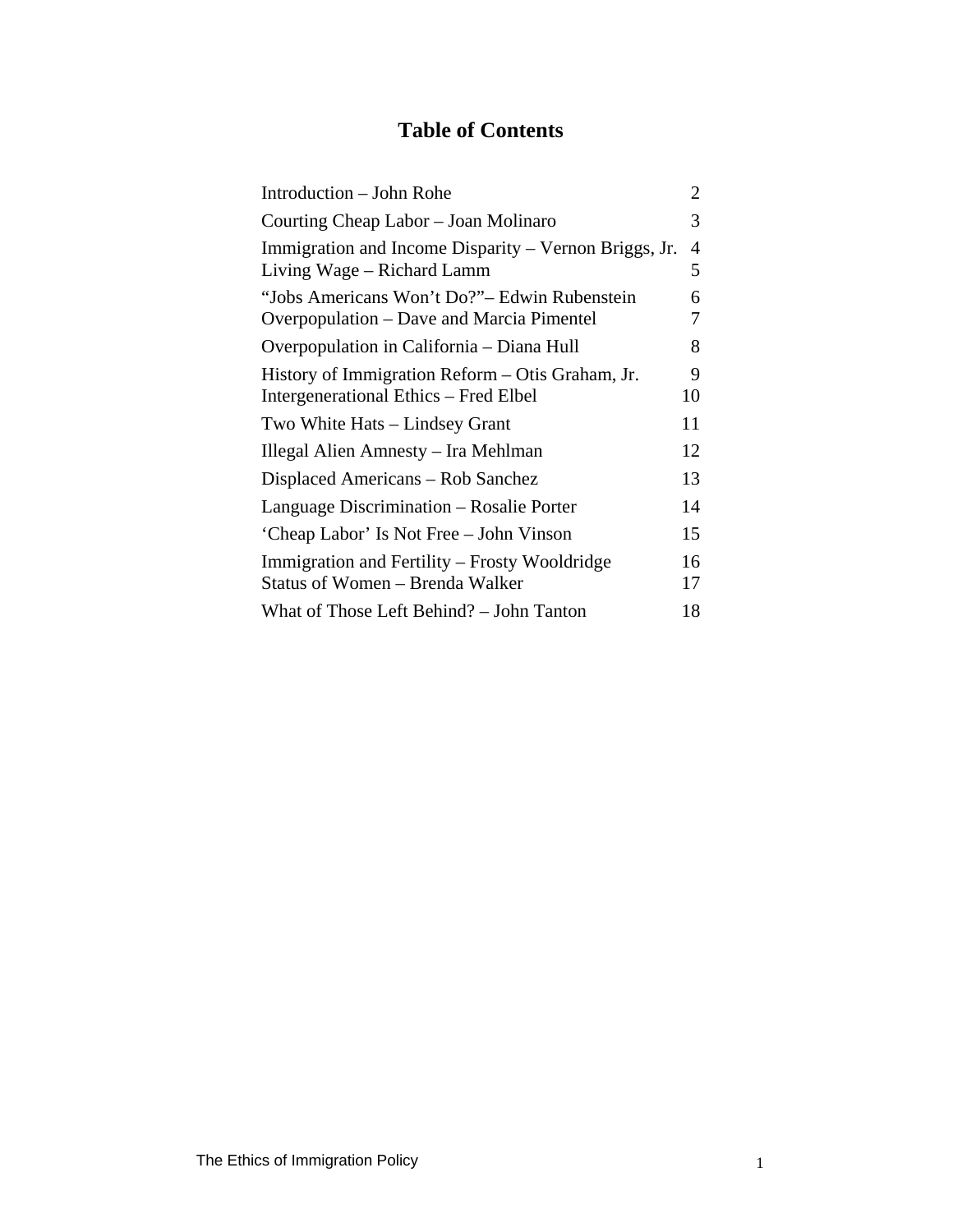## **Introduction**

Borders are a fixed line of geography and sovereignty. Borders also connote ethical values.

Borders uphold the living wage. If the U.S. employment market became a global job fair, wages would plummet to the lowest common global denominator. Protecting job prospects for unemployed minorities is a matter of national ethics.

Borders connote stewardship. They impart sensitivity to a nation's environmental limits. They promote a conservation ethic. Borders mediate a delicate balance between people and resources.

Borders connote freedom. More congestion means more laws. That's a brief summary of our legal history. Laws restrict freedom. There is little room to kick up our heels in a crowded phone booth.

Borders facilitate self-determination. They enable a community to agree upon shared principles of justice and ethics to be perpetuated by civic institutions.

Immigration policy influences economics, but more importantly, it is about ethics. Before the Civil War, John C. Calhoun's views on equality were nurtured with a mint julep on the veranda of his plantation home while overlooking the "jobs that Americans won't do." This leading South Carolina Senator, and Presidential hopeful, pointed out the economic advantages of southern slavery. The slave driver's disdainful view of inferior beings was unethical. Fortunately, ethics trumped economics at the time.

The halls of Congress are still lined with cheap labor lobbyists hailing the economic benefits of immigrants doing the "jobs Americans won't do." In fact, Americans have thrived on these jobs over the centuries. They don't have to look different from others. The "jobs Americans won't do" adage seems harmless on its face, but it carries a hefty price tag. The appeal to our sense of pride is a front for the sweatshop lobby's quest for cheap labor.

Are we still harboring Senator Calhoun's fantasy on the veranda? Mint julep anyone?

As the 6 1/2 billion people on the planet drift toward 9 to 12 billion this century, responsible ethical choices must be exercised with greater care than at any prior time. The weight of humanity demands it.

This collection of short essays confronts a defining challenge for ethics and compassion. Both must remain shared attributes for members of the human family. One of today's most urgent questions is how to honorably discharge ethical compassion in the global village. Hopefully, the thoughtful and thought provoking essays in this booklet will offer a framework to address the pressing ethical issues.

John F. Rohe, Editor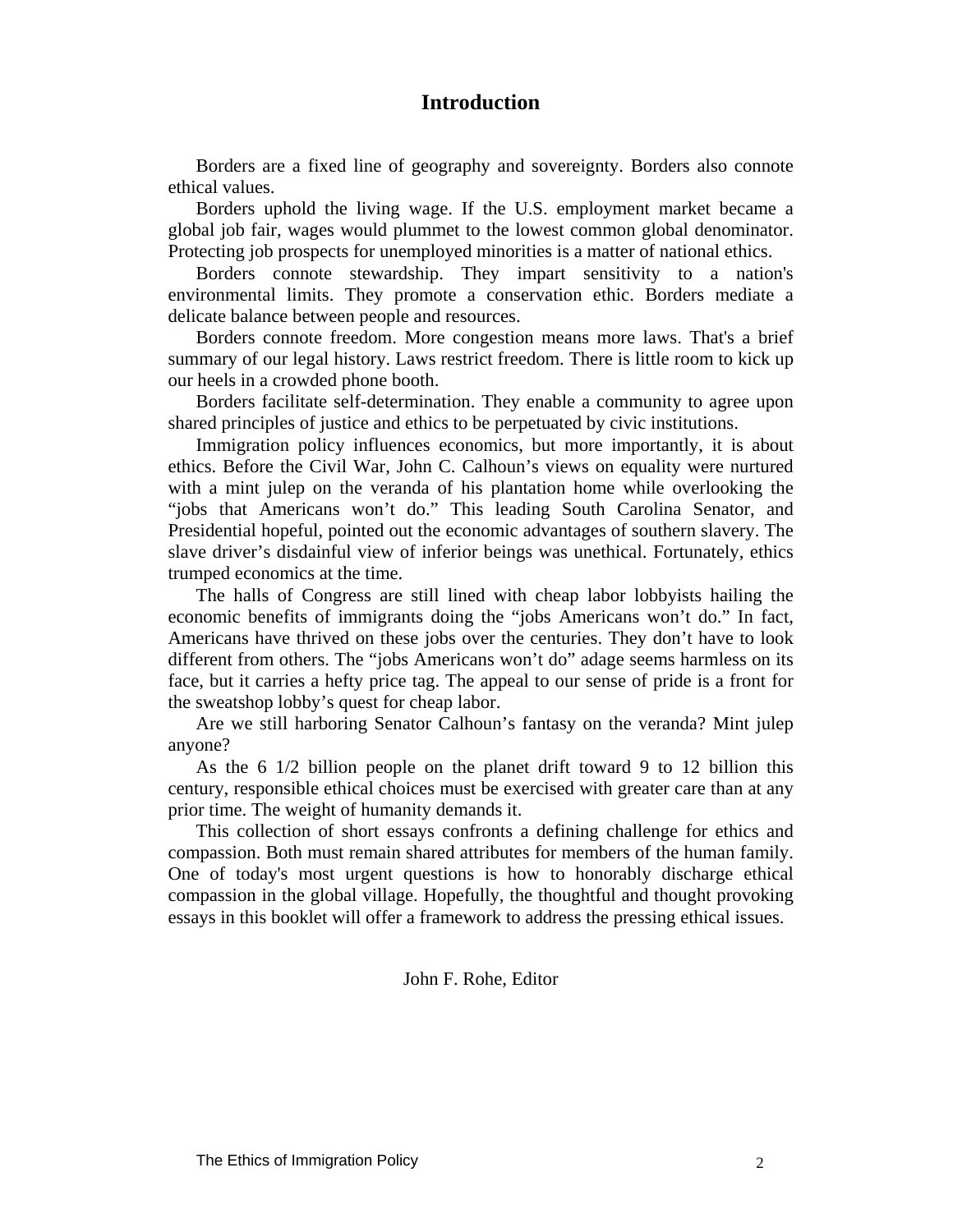## **The Ethics of Courting Cheap Labor**

On September 11, 2001 my son, Carl, paid a supreme price. Carl proudly served as a New York City Firefighter. The newsworthy events of that day will never be outlived by his family. The light of my life was extinguished.

Carl's needless murder, and the loss of 3,000 others, has empowered us to foster a safer place for the precious children they left behind.

As a mother, I am haunted by how we could have allowed 9/11 to just happen. I learned that it didn't "just happen." The terrorists were only 19 of about 11 million illegal aliens. With multiple pieces of counterfeit ID and numerous aliases, they were not "undocumented," but "over-documented."

Business owners, instead of paying a living wage to fellow citizens, have derived a competitive advantage by hiring cheap laborers wielding fake IDs. The consequences of doing this to our middle class families are easily ignored when profits loom. Corporate interests retain lobbyists to minimize the risk of employer sanctions while attempting to erase our borders.

Apologists for illegal aliens claim they are "honest, hard working people hoping to make a living." Some say they are just "doing the jobs that Americans won't do." Unemployed Americans, however, are not echoing that cry.

Mass immigration is not simply about economics. It's about ethics, or rather the lack of ethics, by the corporate world. We cannot ignore stakeholders in the corporate quest for cheap labor. My son became a major stakeholder in the cruel hoax played on the middle class worker by big business. Let's open a national dialogue on ethics. We have the ethical right to know who and what is crossing our borders. We owe our children and grandchildren a safe and secure America.

> Joan Molinaro, mother of Carl Molinaro who was lost in the World Trade Center Disaster. Joan is now a Board Member of "9/11 Families for a Secure America." www.911fsa.org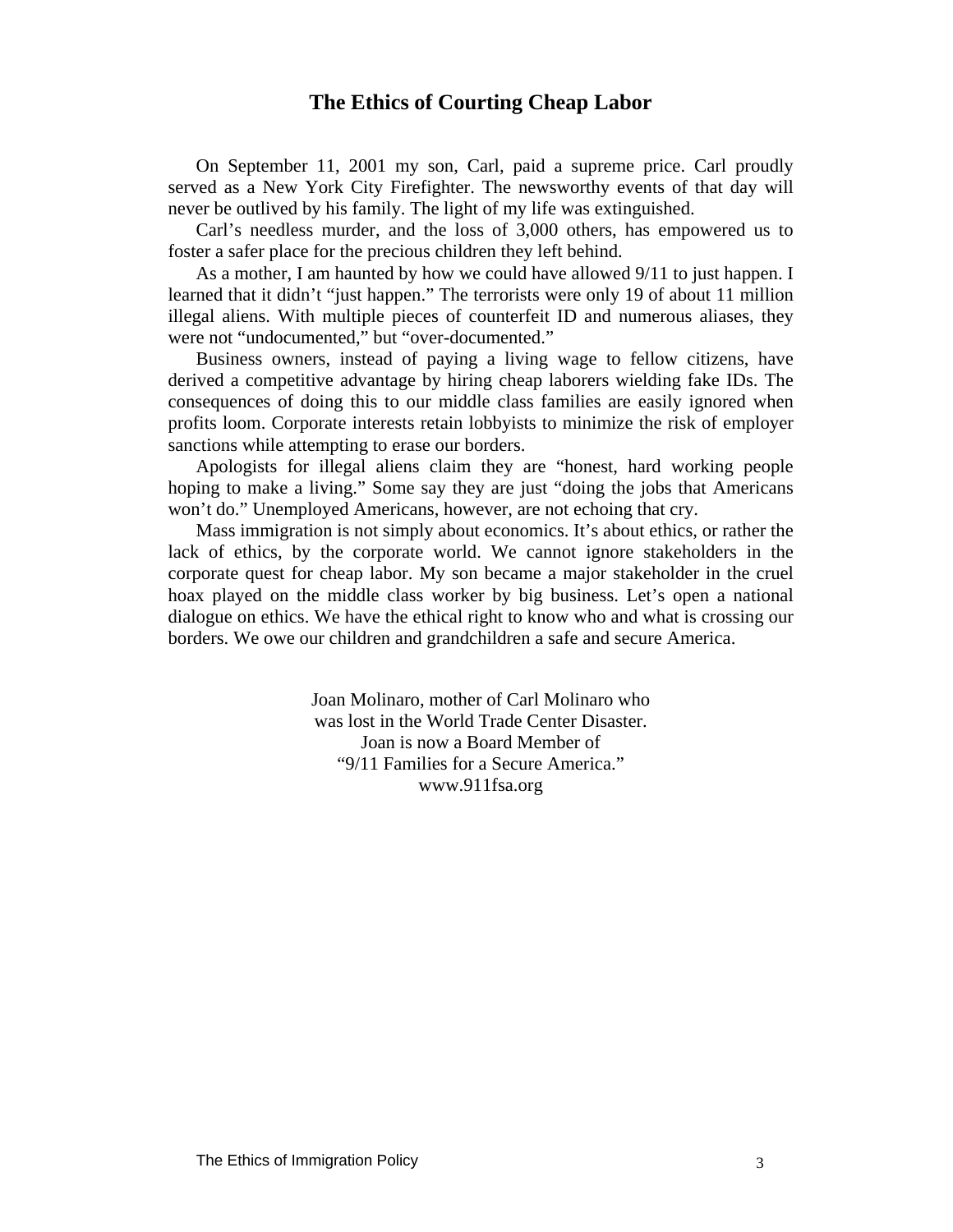## **Mass Immigration and the Ethics of Income Disparity**

Mass immigration was revived with the Immigration Act of 1965. It went into full effect on July 1, 1968. In 1965, the foreign-born population of the United States totaled 8.6 million persons, or 4.4% of the nation's population. This was the lowest percentage in American history. By 2005, the foreign-born population soared to 35.2 million persons, or 12.1% of the nation's population. This percentage is approaching the highest in American history – 14.8% in 1890. The record rate may actually already have been exceeded due to the undercount of illegal immigrants.

The explosive increase in the immigrant population over these same years has paralleled a widening disparity in family incomes. The distribution of family income in the U.S. from 1947 to 1968 had been moving toward greater income equality. This was the only period in which this has ever happened. Since 1968, however, the distribution of family income has steadily widened. Since l968, the average family real income of the top 10% of the nation's families has increased by 57% as compared to a 40% decline in real income for the families in the bottom 10%.

Explanations for the rising income inequality are many, but a key is the disparate impact of mass immigration on the labor supply. The 2000 Census reported that 57% of the adult foreign born population had only a high school education or less (compared to 49% of the native-born population). Worse yet, 33% of the foreign-born adult population had less than a high school education (compared to only 16% of the native-born population).

The Council of Economic Advisers to President Clinton has reported that "immigration has increased the relative supply of less-educated labor and appears to have contributed to the increased inequality of income." A study conducted by the U.S. Bureau of Labor Statistics confirmed this finding. Wages are not increasing for the lower half of the income distribution, where increases in labor supply have been most pronounced.

The nation's immigration policies need significant reforms, especially the massive abuse by illegal immigration. The adverse impact on the country's income distribution should be reason enough.

> Vernon M. Briggs, Jr., Ph.D. Professor of Labor Economics, Cornell University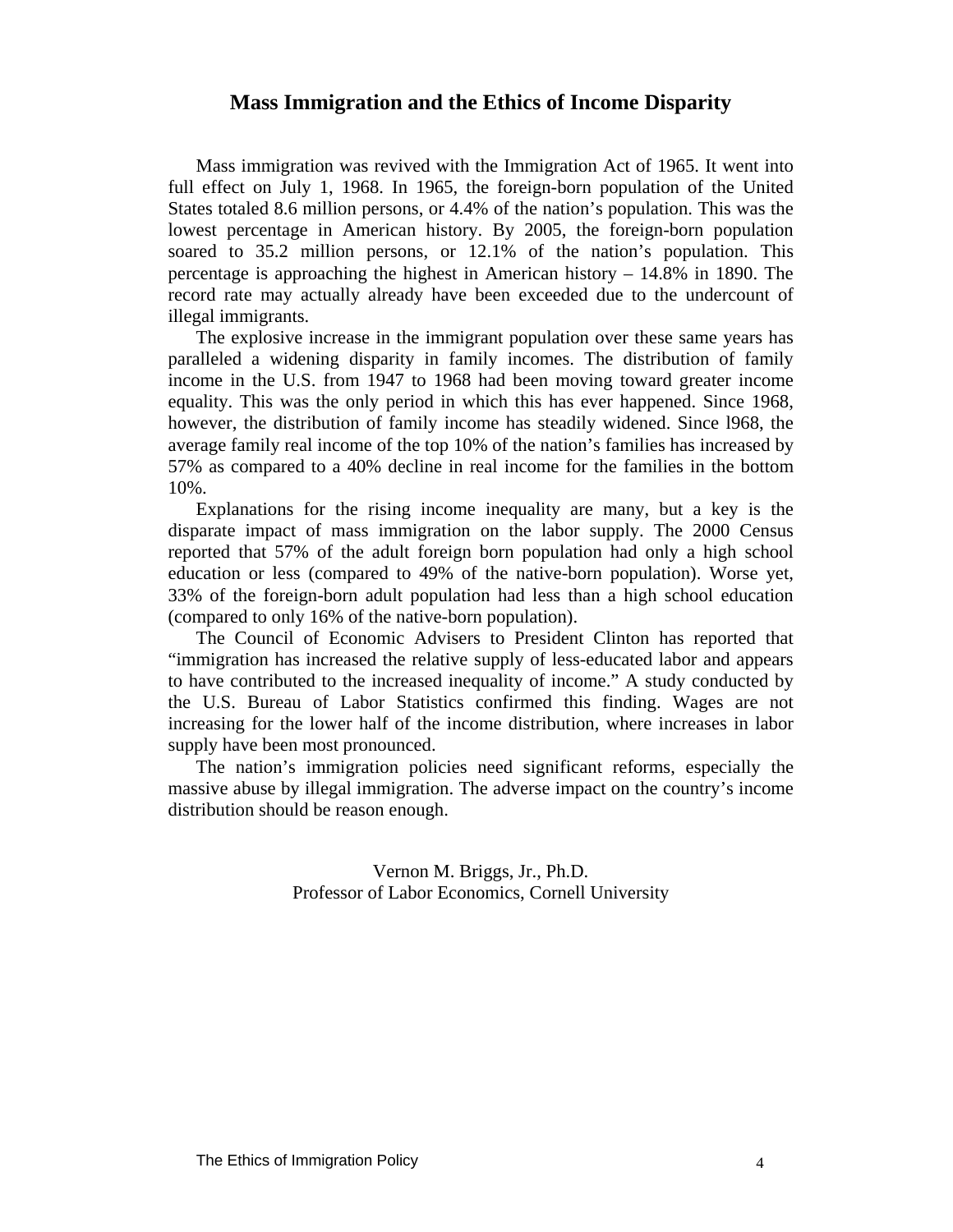## **The Ethics of a Living Wage**

Public policy only makes sense if we have a special moral relationship to those in our polity. As an American, I have a higher duty to those I share a country with than people in India, Guatemala, etc. I can (and do) wish the whole world well, but my fellow citizens have a special moral claim on my sympathy and resources. I have a citizen's duty to provide roads, sewer systems, clean water, public health to those who I share a country with, but no such duty to everyone in the world.

Liberals should love borders because that is the only way that liberal programs can exist. I will never cover America's uninsured with health care (or any other social program) if I have to include the world. If everybody is my "brother and sister," then no one is my brother or sister. We can respect and honor other people in the world, we can voluntarily give them aid, but we have a special social contract, and special duties, to our fellow citizen that does not include the rest of the world.

We have a duty to not undercut their wages through excessive immigration. Every employer seeking his or her own rational economic interest and having access to an almost infinite pool of cheap labor has the ability to create harm to that community and to that country's Social Contract. There is no restraint, in a world of open immigration, on an employer's ability to increase profits from Capital at the expense of labor. In a world of 6.2 billion people, there will always be someone to undercut an American living wage.

Each nation is a separate economic unit while also being part of a global economy, but wages are relative to each nation's economy. A living wage in Bangladesh or Mexico is not a living wage in the U.S. Open or lax immigration laws sets up a spiraling race to the bottom, and allows any employer to beggar their fellow citizens by a new source of low-cost, desperate labor.

> Richard D. Lamm, LLB, CPA Former Governor of Colorado Executive Director, Public Policy Institute University of Denver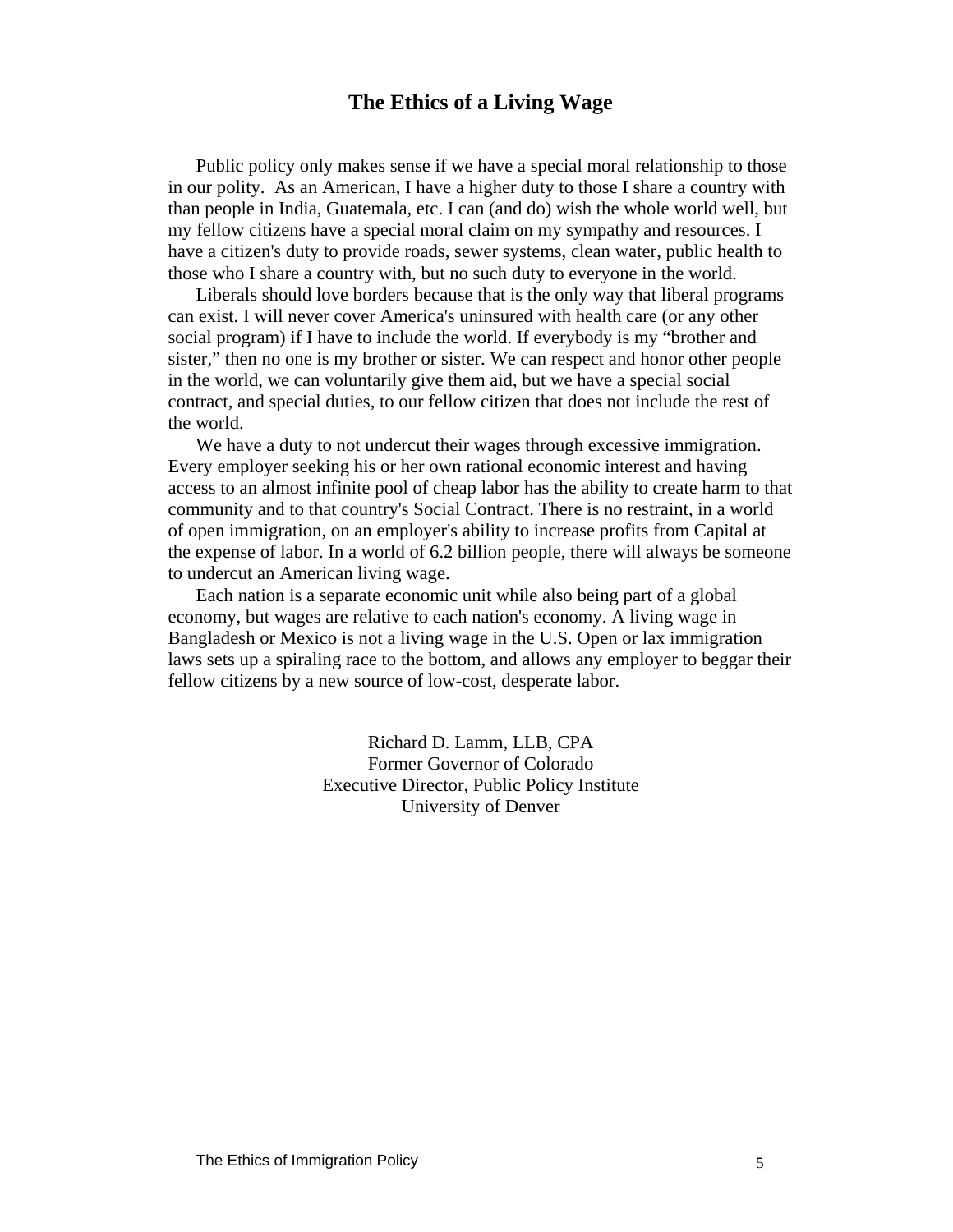## **Looking (in vain) for "Jobs Americans Won't Do"**

When unveiling his guest worker proposal, President Bush urged Americans to "legalize the process of people doing jobs Americans won't do." Illegal immigrants, in this view, are essential to the country's economic growth.

Nothing could be further from the truth.

There are an estimated 7 million illegal aliens working in the U.S. – about 4.5% of the civilian labor force. Certain occupations have abnormally high concentrations of illegals: drywall/ceiling tile installers (27%), gardeners (26%), maids and housekeepers (22%), and construction workers (20%). Obviously millions of Americans are doing precisely the same jobs, and countless others were working in these fields before being displaced by foreign-born workers.

Undocumented immigrants work for less, are less likely to have medical insurance, and are often paid "off the books." They are a boon to employers, ranging from the neighborhood tree service to Walmart. Similarly, people of means spend less on nannies and other household help thanks to the presence of illegal alien workers.

But most Americans are worse off. An analysis by Harvard economist George Borjas finds that each 1% increase in the labor force due to immigration lowers the average wage of native-born workers by approximately 0.35%. Accordingly, illegal alien workers reduced the wages of U.S.-born workers by 1.6 percent – a loss of about \$90 billion in 2005.

Moreover, because illegal immigrants pay less taxes than they receive in benefits, they increase the fiscal deficits of federal, state, and local governments. Eventually native workers will be called upon to finance those deficits with higher taxes.

What if the borders were sealed and the supply of illegal immigrants ceased to grow? There would be labor shortages in some sectors – fast food, cleaning services, seasonal agriculture, and lawn care, for example. Employers in these sectors would lobby Congress and gullible journalists. Eventually they would offer higher wages to the remaining pool of U.S.-born workers, while looking for ways to substitute new technology for labor.

The end result would be a rise in labor productivity, income, and living standards for most Americans.

> Ed Rubenstein, Ph.D. (Public Finance) President, ESR Research Economic Consultants www.esrresearch.com (Director of Research at the Hudson Institute 1997-2000)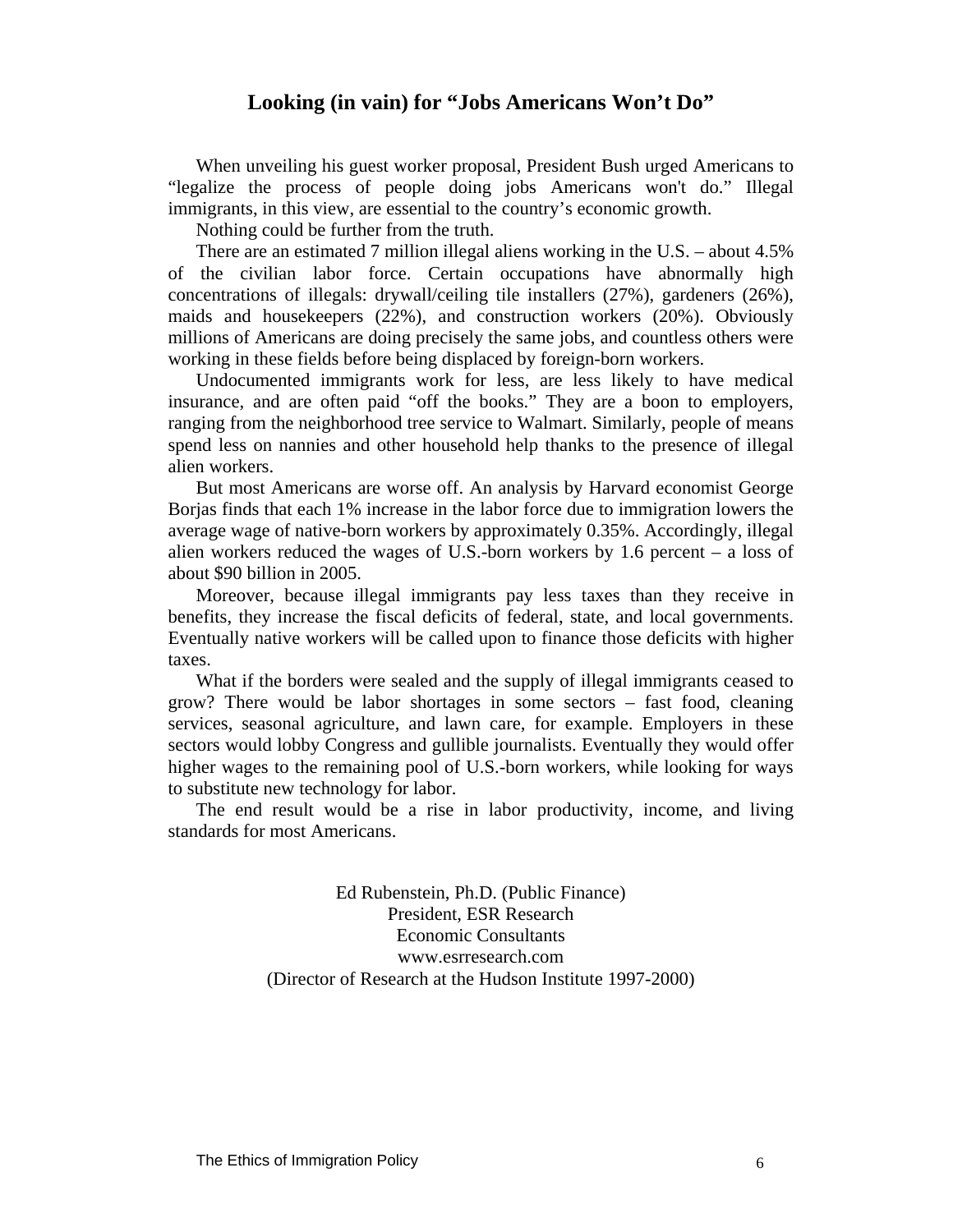## **The Impact of Overpopulation on Future Generations**

Many citizens in the United States are concerned about overpopulation and how shortages of our vital natural resources will affect their children. Energy shortages, particularly oil and natural gas, leave this nation vulnerable now and in the future.

The world population is projected to double from 6.5 billion to 13 billion in about 50 years, based on the current rate of growth. The present high rate of legal and illegal immigration plus current birthrates, results in the yearly addition of 3.3 million people to the U.S. population of 300 million. The U.S. population is growing nearly twice the rate of China! Do we want a population similar to China in 140 years along with the serious environmental and health problems China is experiencing?

Signaling the seriousness of the human population explosion is the recent World Health Organization report that more than 3.7 billion people are now malnourished. This is the largest number and proportion of malnourished ever in history. Malnourishment increases the human susceptibility to other major diseases, like TB, diarrhea, and AIDS.

More than 99% of U.S. food comes from the land, and less than 1% from oceans and other aquatic ecosystems. Each person added to the U.S. population requires an additional 0.4 ha (1 acre) of land just for highways and urbanization. California, with one of the highest rates of immigration, is losing 380,000 acres of its valuable farmland each year, and is fast losing its distinction as one of the most productive states.

All productive agriculture requires ample fertile cropland, water, and sunlight. It also requires both renewable and fossil energy for cultivation, fertilizers, pesticides, and irrigation. As the U.S. population expands, its many activities spread and diminish farmland. More people will require more food, more water, shelter, energy, and jobs.

Americans must recognize that their rapidly expanding population is damaging their vital resources of cropland, water, and fuels. This spells disaster for the lives of future generations of Americans.

> David Pimentel, College of Agriculture and Life Sciences Marcia Pimentel, Division of Nutritional Sciences Cornell University, Ithaca, NY 14853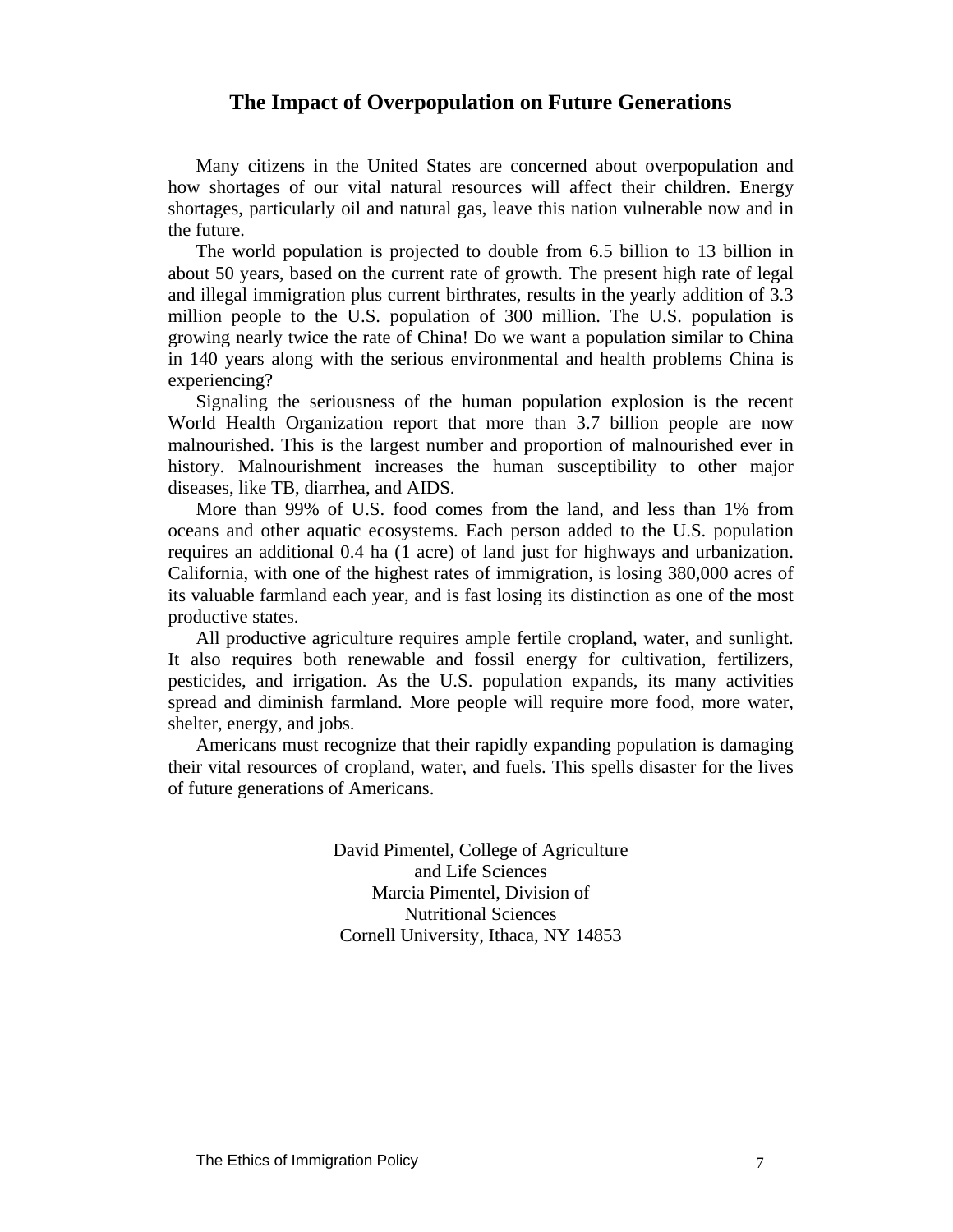## **The Ethics of Adding Another Californian Every Eight Seconds**

Americans take pride in feeding the poor, caring for the sick and offering public education for all. It's an ongoing commitment to the national family consistent with our values and worth. But it's also a promise California can no longer keep.

Overcrowding has taken a terrible toll on our major institutions, stretched past their limit by demands of 500,000 more people each year. Schools are failing and hospitals are closing, swamped by open-ended immigration that has doubled our numbers and will double them again by mid-century. There were 36.8 million Californians in 2005 and 73.6 million are projected in 2052.

Schools and hospitals in California's immigration-congested cities and their environs are so strained, they put lives and the future of children at risk and we are unable to serve our own citizens at previous levels of competence and excellence. Some estimates claim it would take \$18 billion to build enough classrooms. Our educational system, once the best in the nation, and the path to upward social mobility, now struggles with alarming declines in academic achievement.

The state's hospitals are themselves on life support. Eighty-four have shut down and 6 more emergency rooms in LA have closed in the last 18 months. In one year alone, the state's public hospitals provided \$1.6 billion in un-reimbursed care to the uninsured, many of them illegal aliens. Many private hospitals are also out of business.

Once grand historic buildings, museums and libraries that reflect our cultural and scientific achievements, are shabby; once-beautiful public parks are surrendered to gangs. Amenities, built by our forebears, need to be treasured, but most Californians understand that our institutions and surroundings have changed for the worse.

There is hubris in believing that compassion can be boundless. It needs to be limited now to ensure fulfilling our primary obligations. Endless supplies of anything are an illusion. Sarcity limits ethical options and must be faced. Decisions about lowering population appeals to those who grasp the value of constraints on both compassion and carrying capacity, and that California's environment and major institutions must be saved for our children, while there is still time.

> Diana Hull, Ph.D. (Behavioral Science) President of CAPS Californians for Population Stabilization www.capsweb.org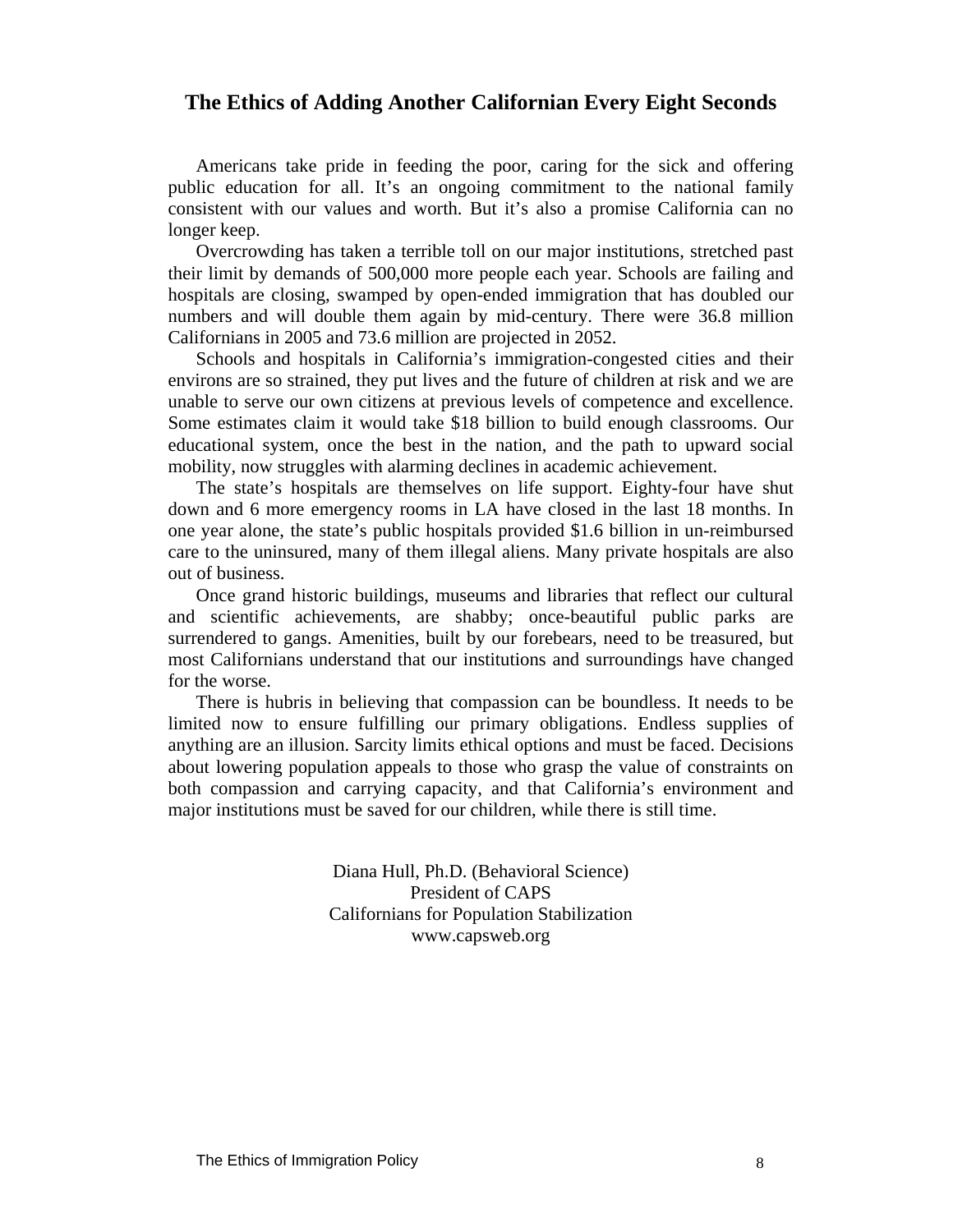## **The Core Values of Immigration Reform: A View From History**

America has experienced mass immigration only twice, the "Great Wave" arriving from the 1880s to the 1920s, and now the second "Great Wave" starting in the 1960s, still gaining momentum today. The first time, concerns over wage depression, urban crowding, and enfeeblement of assimilation brought together a coalition anchored across the political spectrum, from labor leaders and socialists on the left over to cultural conservatives. Immigration restriction became one of the central goals of the progressive reform movement, which saw mass immigration as a major force (along with the growth of monopolies) threatening to reduce the middle class and move America toward a two-tiered society. After four decades of struggle, reformers defeated the open border coalition of employers and ethnic lobbyists. In the 1920s, they pushed through measures curbing immigration to about one-third of earlier levels (which had reached one million per year). Immigration restriction was widely popular; as lower levels of immigration permitted American workers' wages to rise and gave the nation's assimilative forces a chance to strengthen both national unity and inter-ethnic tolerance.

Another bipartisan, left-center-right coalition for a reformed, smaller immigration flow selected for the national interest ought to be possible today, since mass immigration, again, brings Third World manpower into competition with American workers, and especially minorities, drives environment-damaging population growth, threatens societal balkanization, and facilitates terrorist penetration. For four decades, the multicultural elites governing labor-ethnicenvironmental-patriotic-religious interest groups have betrayed their constituents and either stood on the sidelines, or supported open borders. We reformers, however, need to remember that when the broad public behind these organized interest groups is polled on immigration, it invariably, and by wide margins, wants less legal immigration and no illegal immigration at all – as it did a century ago when the first Great Wave was ended. Let history encourage us: there is an American people, and they will tolerate betrayal by their "leaders" only so long. There are contemporary signs of another political upheaval in which the national interest is common ground for another winning reform coalition.

Otis L. Graham, Jr., Ph.D., Professor Emeritus, University of California, Santa Barbara,

 Visiting Scholar, University of North Carolina, Chapel Hill. Most recent book: Unguarded Gates; a History of America's Immigration Crisis, Rowman & Littlefield Publishers, 2004. See also www.otisgraham.com.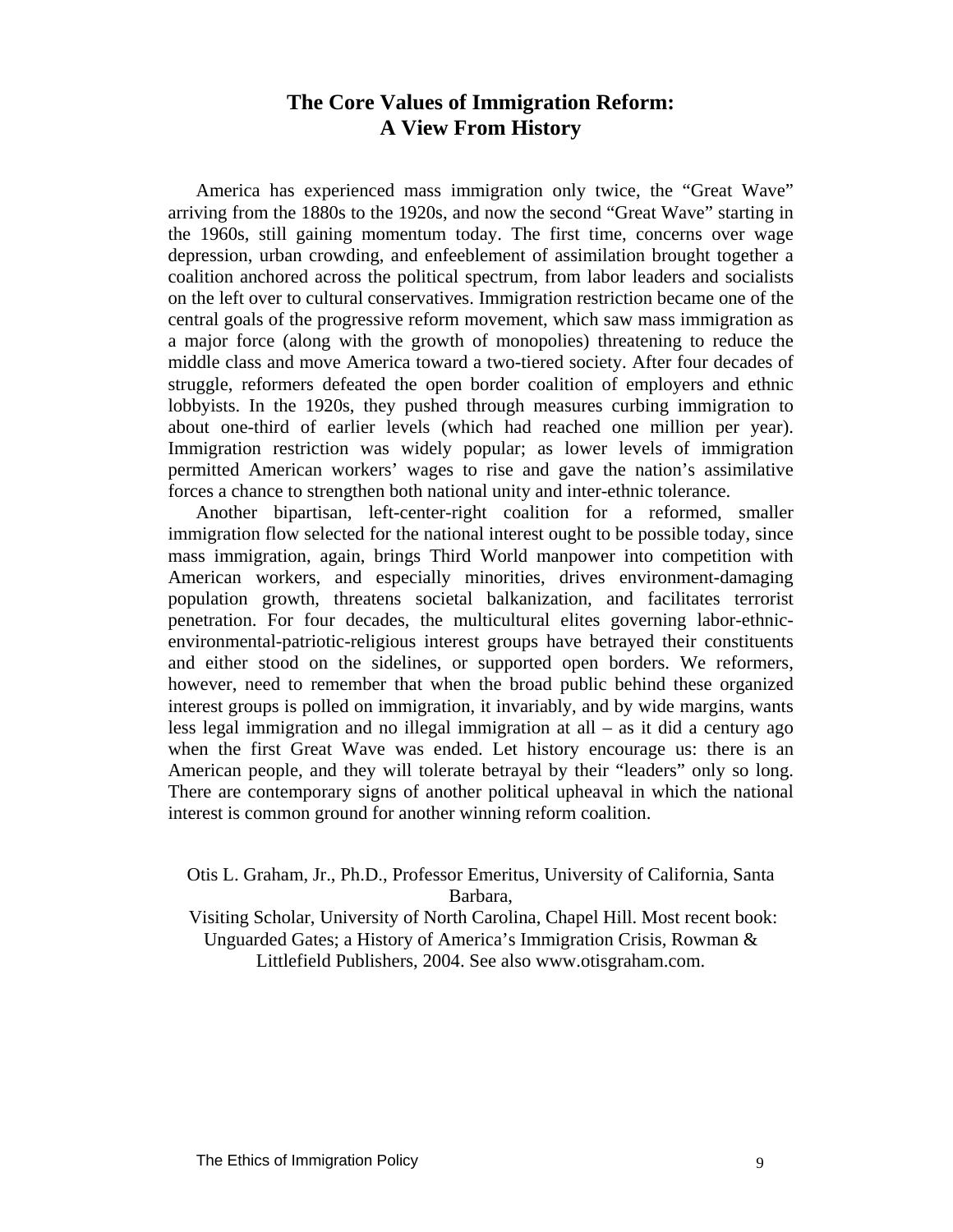## **Intergenerational Ethics**

Terms like "social justice," "environmental justice," and "immigrant rights," connote an immediate sense of compassion. Sadly, they compromise compassion for the future.

The line between "justice" and illegality is often blurred by migrant advocacy organizations. Ethical issues lurk beneath the definitions. The rights of one illegal immigrant come at another person's responsibility to provide. We are learning the hard way that compassion, like other cherished values, is subject to outside limits. Schools are failing and hospitals are on their death beds. This harsh reality forces us to confront humbling constraints to our generosity.

Mass immigration will double U.S. population within the lifetimes of today's children. Virtually every city will become twice as large. Demands on our surroundings will also double. Imagine twice the sprawl, twice the gridlock, congestion, school overcrowding, pollution, farmland imposition, aquifer depletion, and twice the fossil fuel consumption. Our legacy is vividly projected.

Intergenerational justice – a commitment to the well-being of future generations – weighs against the construct of "social justice." Ethical principles require us to consider the future stakeholders in daily actions. America's succeeding generations become the silent stakeholders in the competition between "social justice" for today and justice for tomorrow. Business interests clamoring for cheap labor are the only winners at this table. Yet, our ethical responsibility to children and grandchildren reigns supreme over corporate greed.

For generations, Americans have endeavored to leave their country better than they found it. Americans today may be the first to fail this legacy. By ignoring explosive population growth, we are sacrificing the future on the altar of short-term economic gain.

Porous borders cannot solve poverty in other countries. We can only absorb a miniscule fraction of the 4.5 billion needy people in the world who have a claim upon our collective conscience. Realistic solutions must necessarily involve strategies to offer help where help is needed.

America has an ethical obligation to provide for future generations. To shirk this vital responsibility issue is functionally equivalent to committing a hate crime against future generations. They merit our every effort to ensure a sustainable future.

> Fred Elbel, computer consultant, active in immigration reform politics in Colorado. www.DesertInvasion.US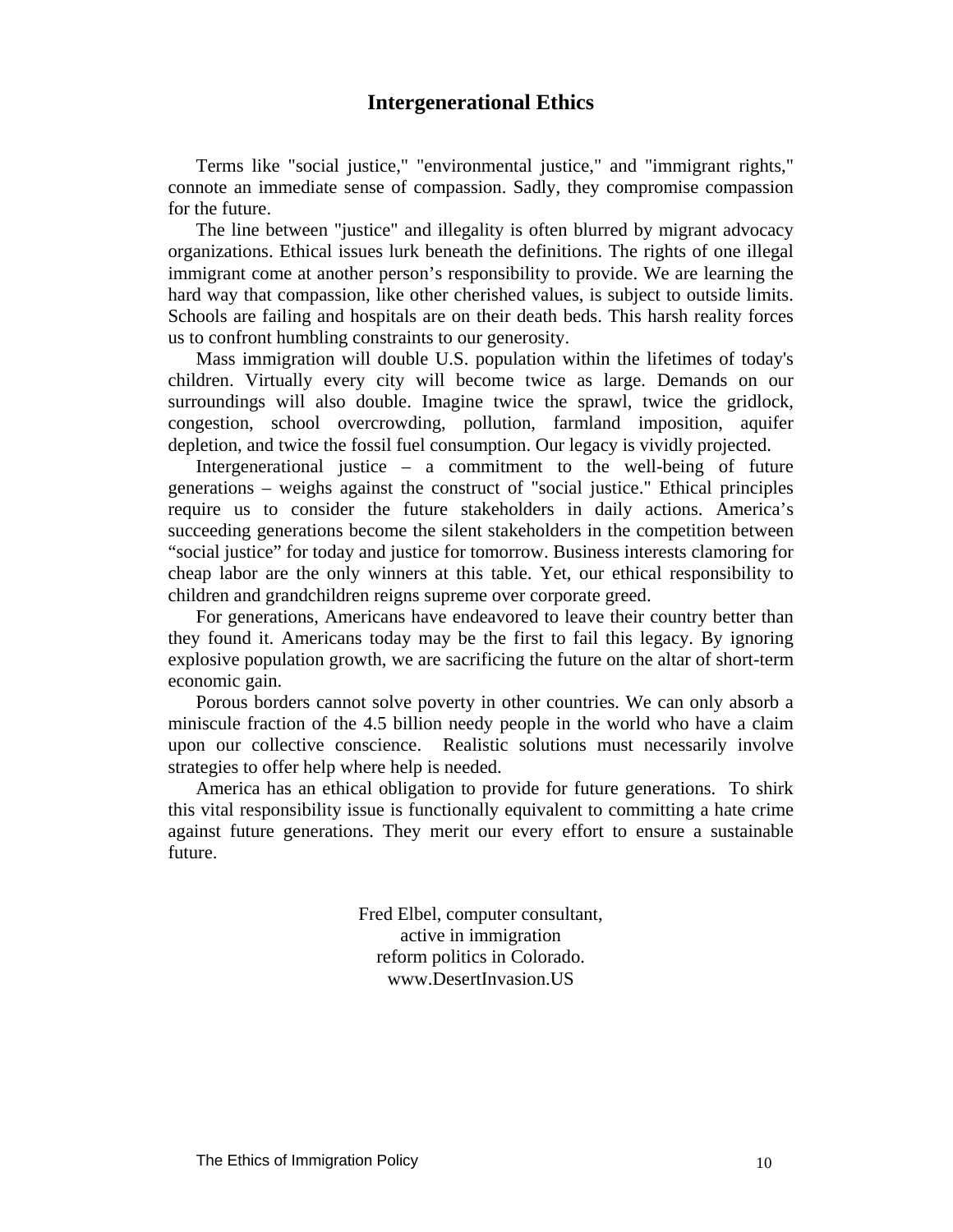## **Two White Hats**

There has been a debate for years between those who argue that the United States should not limit immigration and those who point out that such limitation is imperative if we are to stop U.S. population growth.

There is a generational aspect to the debate, with many younger people – believing fervently in one world – arguing that we should succor the stranger, and that we owe him or her the opportunity we have had. Immigration restrictionists argue that our first obligation is to avoid further impoverishing our own poor and to preserve a viable country for future generations.

I have used the phrase "two white hats" (from the old cowboy movie imagery) to characterize the debate. Both positions are moral, but they are not symmetrical. The United States cannot rescue the Third World from over-population by absorbing the excess, and we would ruin our country if we tried. We can play only a limited role in other countries' demographic future, but we have an obligation to pursue sane policies concerning our own population, and some hope of saving the country if we do. Our first obligation is here. The nation is presently heading past a half billion in this century, and immigration is the major driver of U.S. population growth.

The choice is not absolute. For over a decade, I have argued for "the two-child family" (e.g., stopping at two in order to stop and reverse U.S. population growth), and in those calculations, I have provided for net annual immigration of 200,000.

Moreover, I do not propose that we ignore others' plight. In the U.S. population policy I advocate, we would revise U.S. aid priorities to give top priority to family planning aid, providing as much help as recipient countries want and can effectively use. Such a policy would be good for them and, over time, for us.

Perhaps I can claim that my hat is the "whiter" one. To advocate immigration limits is to propose that we stop driving the earnings of U.S. labor downward, which will mean that we may have to pay more for some goods and services. But the nation is a community, and we destroy that community if we keep widening the growing gulf between the living standards of the rich and the poor.

> Lindsey Grant, writer and former U.S. Deputy Assistant Secretary of State for Environment and Population. © 2006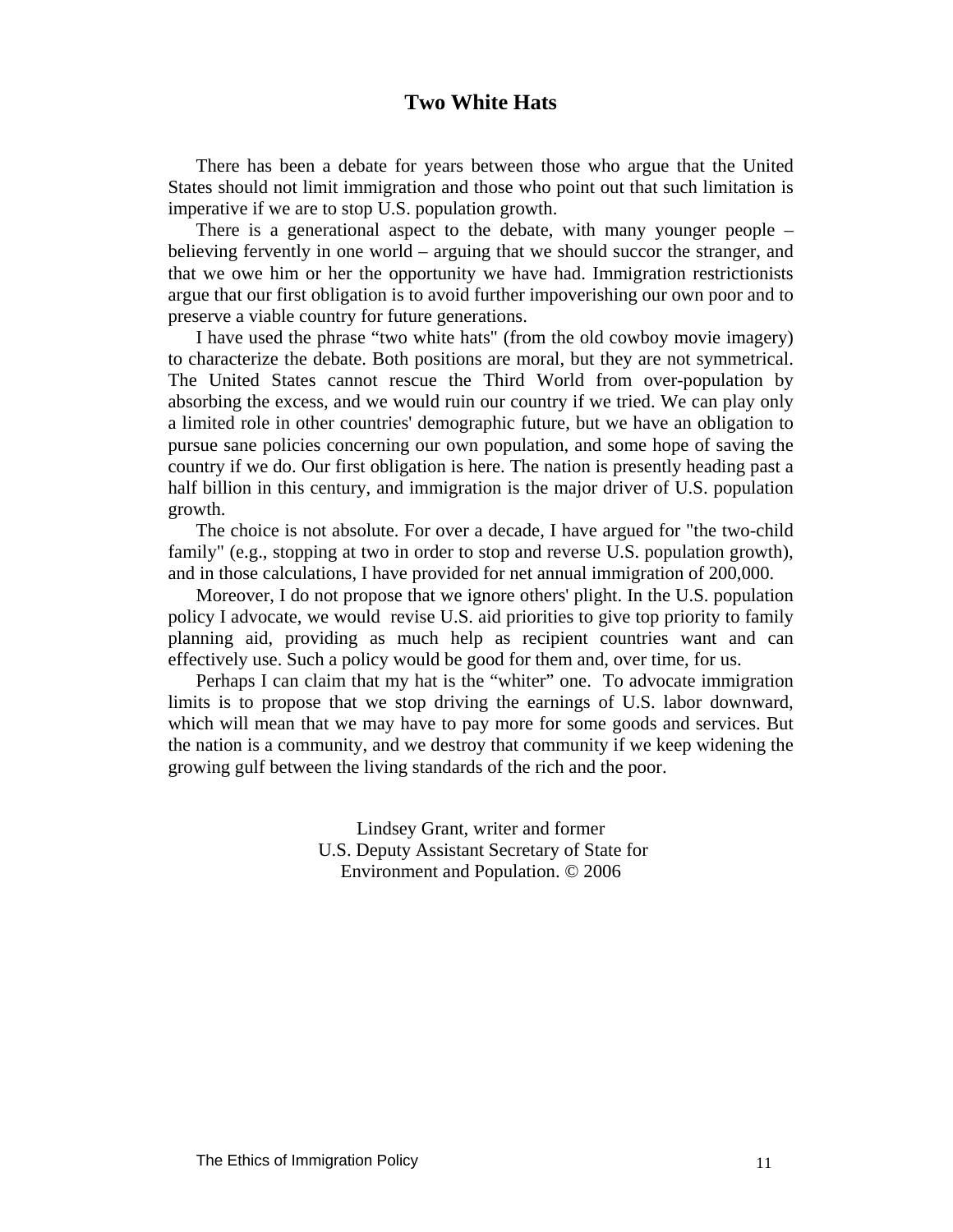## **An Illegal Alien Amnesty Will Undermine the Bonds of Society**

The "buy-in" factor distinguishes the United States and other functional societies from most of the rest of the world. America works because the overwhelming majority of the population has bought into the idea that working hard and playing by the rules serves their interests.

When people cease believing that there is anything to be gained by playing by the rules, civil society breaks down. We are in danger of irreparably destroying the perception that society will protect the interests of ordinary Americans. We are hemorrhaging middle class jobs as corporate interests, with the approval of the government, send American jobs overseas. Those jobs that must remain are being filled by cheaper imported labor.

Millions of illegal immigrants cut in front of millions more who applied to come legally. They hope to be rewarded with a massive amnesty for not playing by the rules. The ethical consequence of amnesty is the undermining of legal immigration. It creates the perception that to get ahead in America is to ignore the rules.

Even the elite have a great deal to lose once we lose the buy-in factor. They will not lose their wealth, but their freedom. They will continue to live spectacularly well, but behind guarded gates, like the wealthy in Latin America and Africa.

We are already on the precipice of becoming an "opt-out" society. A massive illegal alien amnesty will send this nation over the edge and irrevocably break the bonds of civil, law-abiding society. Americans of today owe an ethical obligation to posterity to ensure that that does not occur.

Ira Mehlman, Media Director for Federation for American Immigration Reform and a frequent writer and radio and TV commentator on immigration topics.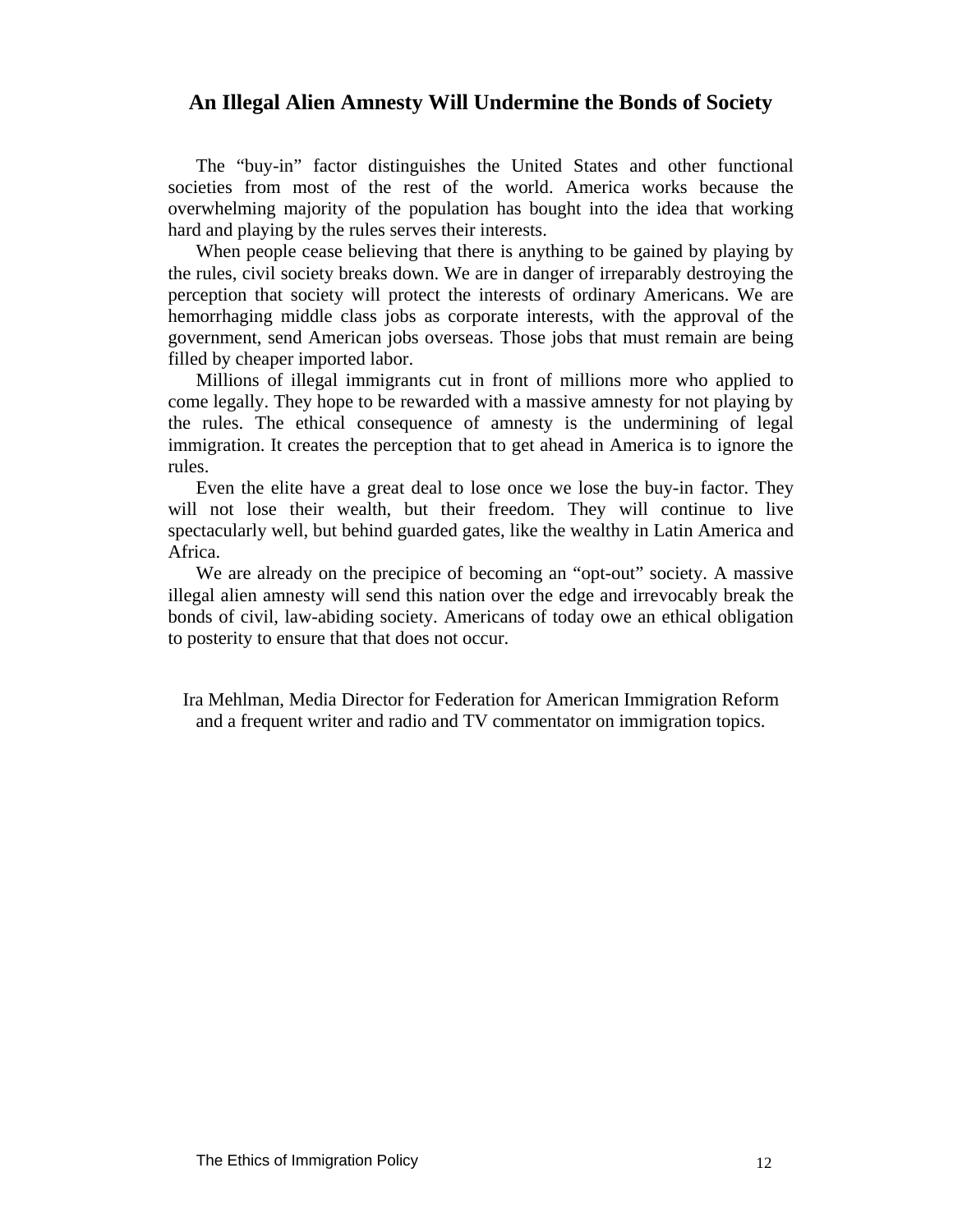## **Morality of Displacing American Workers**

Who has the ethical right to balance the supply of labor with the demand for jobs? The United States government? Other nations? Employers? Or immigrants looking for jobs?

A study by the Center for Immigration Studies shows that immigrants are hired for a disproportionate 66% of U.S. jobs, yet they are only 15% of the adult labor force.

Illegal aliens comprise about 50% of the annual immigration into the U.S. They displace minorities and unskilled workers at the bottom end of the pay scale. According to the Bureau of Labor Statistics, black adults suffer twice the unemployment rate of whites, while black teens register 35%.

Riots in France were sparked by the hopeless despair suffered by teens and minorities when unemployment rates approached 20%. Paris burns because France allowed large-scale immigration of "guest workers" for cheap labor. Rising joblessness swelled because the labor market couldn't absorb the influx of family members and children. The United States is demonstrating the same indifference to its needy citizens.

For the most part, legal immigrants largely compete for middle-class jobs. As the available labor pool expands, wages drop. It's the law of supply and demand. Tragically, middle-class Americans displaced by legal immigrants are next forced to compete with illegal immigrants for still lower wages.

U.S. citizens cannot continue to lose jobs to immigrants at the current rates and expect to maintain their lifestyles. During 2000-2004 the number of unemployed Americans swelled by 2.3 million while almost the same number of immigrants gained employment. The U.S. economy has not created meaningful employment opportunities for both citizens and all others.

Pitting American workers against immigrants for jobs is morally reprehensible. Controlling immigration is not only the moral thing to do; it is mandated by our Constitution. Our government must constitutionally ensure the financial security of its citizens and protect our borders from invasion. Regulating immigration to serve the needs of our most deserving citizens is the only ethical choice.

> Rob Sanchez, author of the "Job Destruction Newsletter" at www.jobdestruction.info.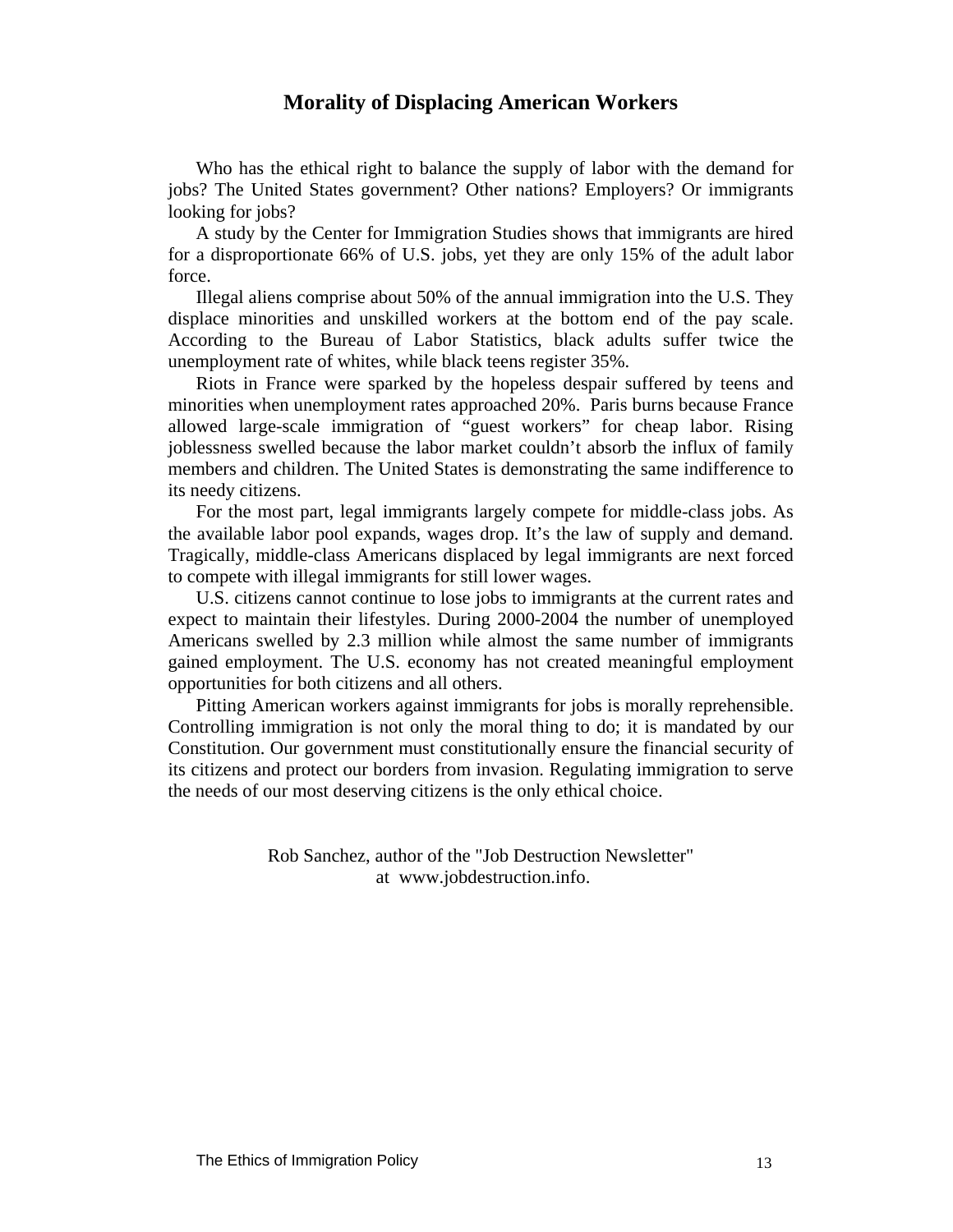## **The Ethics of Language Discrimination**

My involvement with state and national policies affecting the education of immigrant children in U.S. public schools spans three decades. This parallels the life cycle of the bilingual education experiment. Once having witnessed the failure of programs that leave immigrant children at a double disadvantage – unable to master English and unable to gain access to an equal educational opportunity  $- I$ advocated for legislative reforms, which have been successful in California, Arizona, and Massachusetts. Delaying the learning of English not only imposes limits on each immigrant child's future opportunities, but it is ethically wrong, socially divisive, and economically draining on our country's resources.

Earlier groups of immigrants believed in striving for improvement through education and facility in English. Academia and our public schools have more recently encouraged each ethnic group to retain its native language and to resist assimilation. Language is the single most essential element in assuring that immigrants will adapt to their new land, be included in mainstream society, and take advantage of opportunities for upward mobility.

Our parents and grandparents accepted the imperative that they needed to learn English in order to become U.S. citizens, to vote, and to obtain a driver's license. Today, the impetus for developing English fluency and literacy to enjoy these benefits has been substantially diminished, thanks to the availability of bilingual voting ballots and drivers' license tests in other languages.

As an immigrant child who mastered English in a Newark, New Jersey, classroom when no special help was given, I am entirely sympathetic with the aspirations of the parents of non-English speaking children. They want their children to be taught English as quickly as possible. Denying them this opportunity is a form of blatant language discrimination.

> Rosalie Pedalino Porter, Ed.D.., author of Forked Tongue: The Politics of Bilingual Education consultant to public schools across the country, and former bilingual teacher of Spanish/English.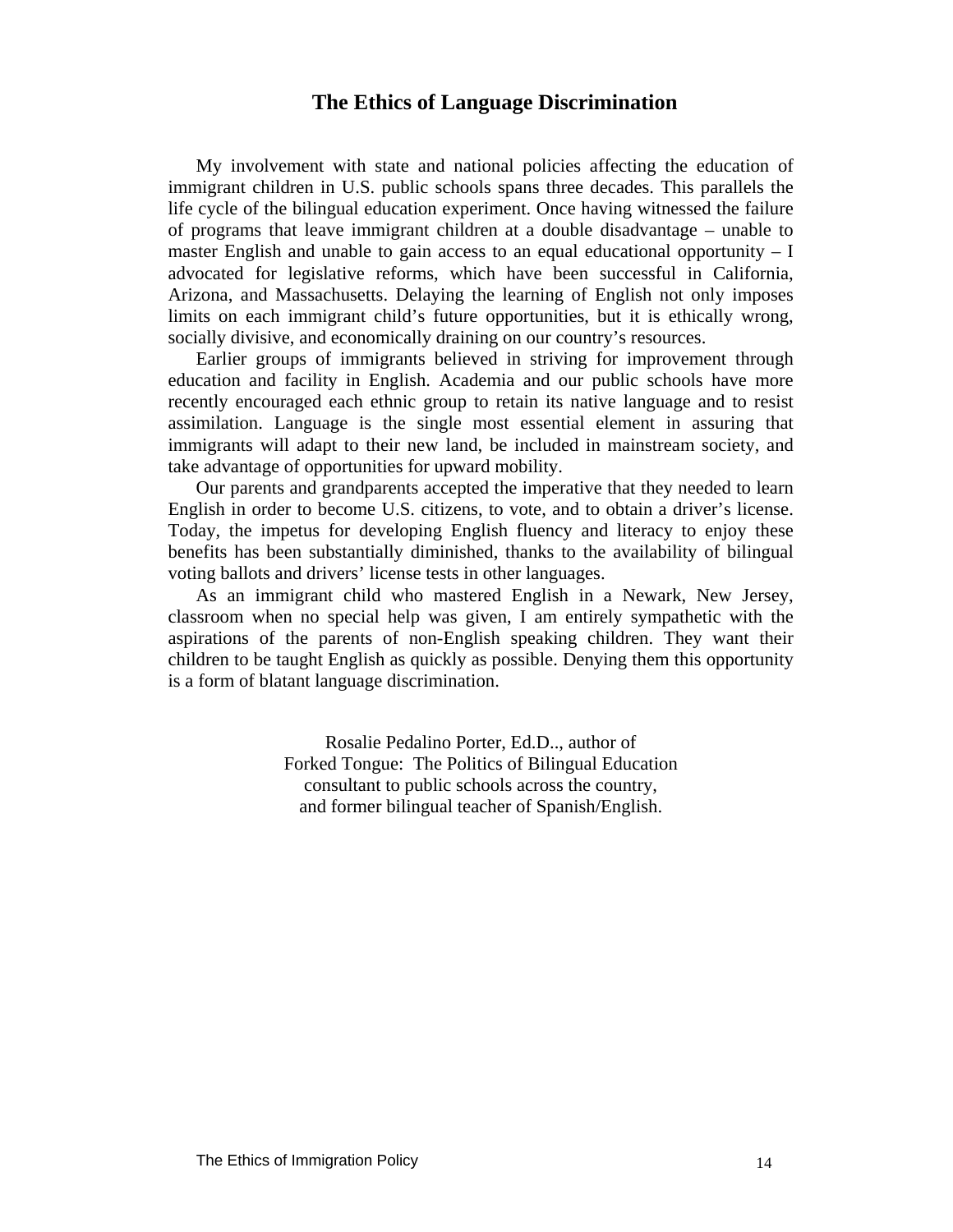## **Subsidized 'Cheap Labor' Is Not Free Enterprise**

Business interests for mass immigration claim that hiring the cheapest labor is the American Way of free enterprise. But just how free, or ethical, is this enterprise, when taxpayers have to pick up the tab for immigrants' public costs? For example, when immigrants use medical facilities – at public expense – because they make too little to afford health care, the taxpayer is subsidizing their presence as a "cheap labor" workforce. Federal, state and local taxpayers also pick up the tab for other immigrant-related expenditures, including education, welfare and criminal justice expenditures.

The most extensive and authoritative study, to date, on the costs and benefits of immigration was the National Research Council's The New Americans: Economic, Demographic and Fiscal Effects of Immigration. It found that immigration enriches better-off Americans (some of them business owners) from between \$1 and \$10 billion dollars a year, while lowering the wages of lower-income Americans. Also, the NCR study found that the public costs of immigration were a net loss to taxpayers of between \$15 and \$20 billion a year. Subsequent studies have helped to confirm the negative fiscal impact of immigration.

Business interests demand "guest worker" programs, which would legalize illegal aliens already here and admit additional foreigners to take jobs in the U.S. None of these commercial interests suggest, however, that they might have an ethical obligation to pay adequate wages and taxes to prevent their foreign-born workers from becoming a public burden. Not carrying this burden themselves, these businesses reap a competitive advantage over competitors who hire nativeborn citizens.

 Paying your own way is the real meaning of free enterprise. Under this system, business owners have the right to reap profits when they depend on – and risk – no other expenditures than their own. Open-border free enterprisers often style themselves as self-reliant people who face the hard realities of the market. But their dependence on public money for profit tells a far different story. Tax-subsidized "cheap labor" is corporate welfare.

> John Vinson, M.A. (Historic Preservation) President, American Immigration Control Foundation www.ImmigrationControl.com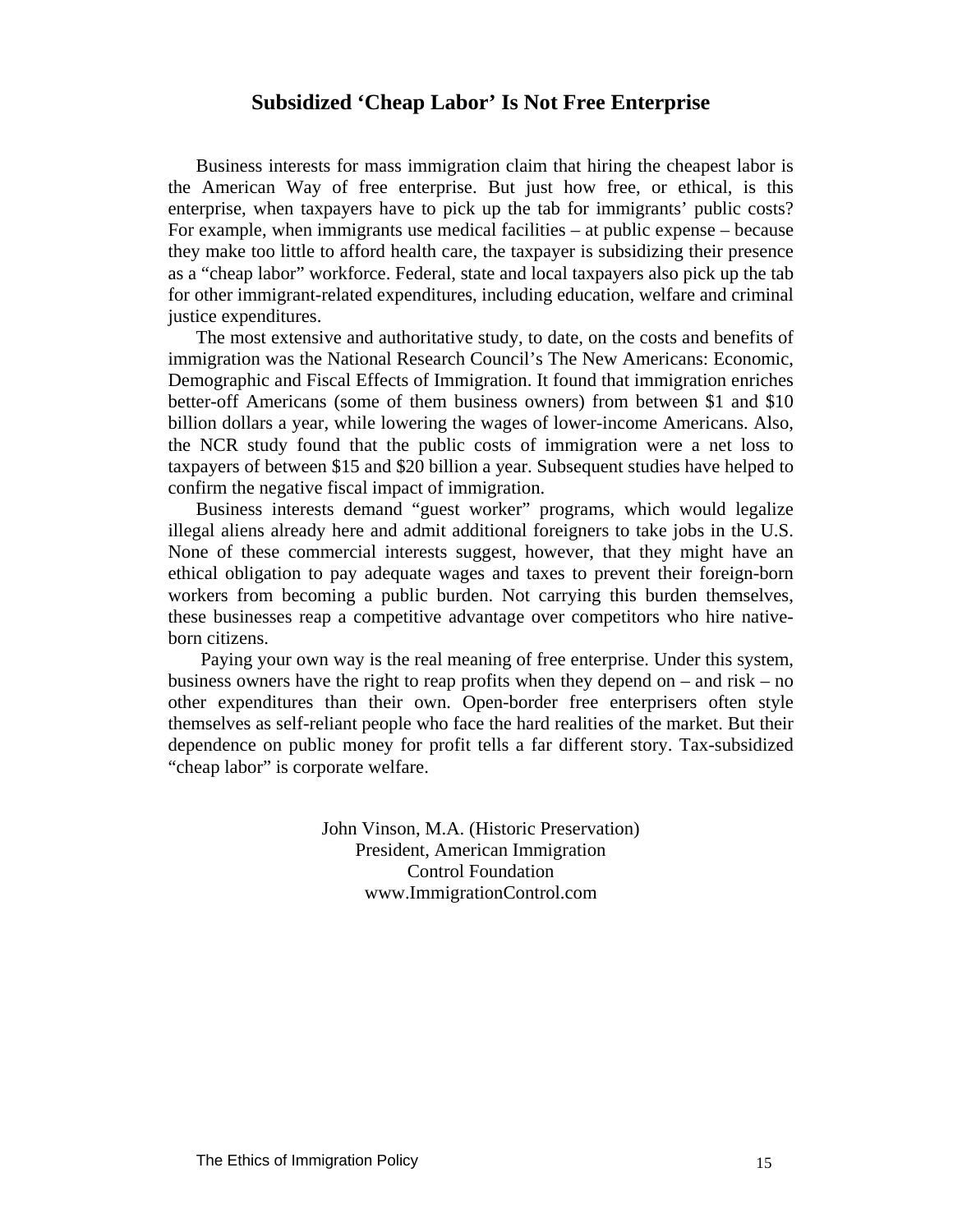## **Silent Assertion of Legal and Illegal Immigration**

In the mid-1960s, average fertility rate for U.S. women stood at 3.5 children. It plummeted to 1.7 by the mid-1970s. In other words, our numbers were almost doubling in a single generation in the '60s. Within a decade, however, we were no longer filing our shoes from one generation to the next.

The decision by Americans, particularly women, to reduce fertility would have stabilized U.S. population at 255 million. The immigration law adopted in 1965 changed that. The 300 million people in the U.S. will double later this century. Human pressures on the environment will be irreversible.

Immigration was a vital aspect of American history. However, a century ago, only 75 million Americans were riding horses and traveling in trains. Additional persons then left a softer footprint. The 300 million Americans today rely on cars while burning 20 million barrels of oil daily. Times have changed along with accelerating environmental impact.

We add 1.2 million legal immigrants and 1.5 to 3.0 million illegal migrants annually, according to Time Magazine, September 20, 2004. This drama promises an overpopulation catastrophe for future generations.

Mark Twain said "silent-assertion" stood as the "shabbiest of lies." In 1855, northern leaders and intellectuals refused to speak against slavery. That "silent assertion" was unethical. Today, "silent-assertion" continues with immigration, while America suffers in every sector. Citizens and leaders silently stand by as educational standards degrade, medical systems collapse, diseases spread, welfare fraud grows, language chaos explodes, and tax systems are defrauded.

The rate of immigration exceeds the assimilative capacity of our nation. For sobering examples, Paris, France was burning. Rioting and death in Amsterdam, Holland; London, England; and Sydney, Australia offer clues to America's future.

When the number of human beings outstrips the "carrying capacity" of the available land as well as "cultural carrying capacity" of a society, brutal consequences can be expected to follow. While awaiting the judgment of future generations, we stand to be seen as painting the deck chairs on the Titanic. Ethics call upon us to change course for a more sustainable future. Importing unprecedented numbers of people from an unending line that grows by 85 million annually is no longer sustainable or ethical for the United States or her future citizens.

Frosty Wooldridge, a U.S. citizen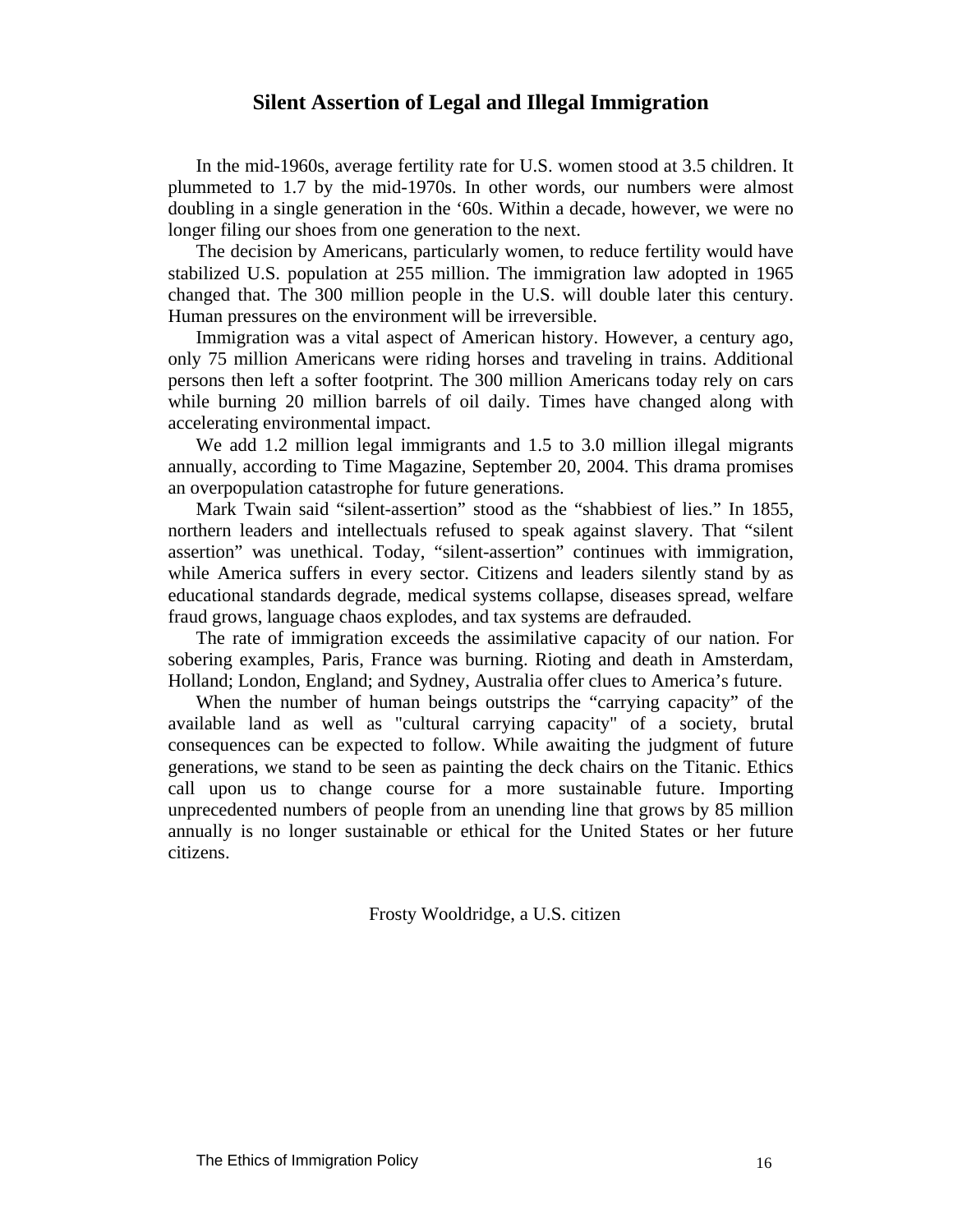## **The Ethics of Reducing the Status of Women**

Not all diversity is equal, particularly regarding women. Many cultures are deeply hostile to women's rights and safety, yet all are welcome to America under the current immigration policy.

Warning signs arise among the growing Islamic population in Europe. Increasingly, women suffer "honor" killings, as males seek to punish Muslim women seeking western freedoms.

Islamic hostility toward women is not confined within immigrant enclaves. Scandinavia is suffering a rape epidemic as gangs of Muslim males attack European women. The pattern has been repeated in Australia.

Some Americans see Mexican and other Hispanic immigration as less culturally alien than Muslim. Latin culture, however, is also misogynous. "Violence against women is epidemic in Mexico," according to news reports. The social status of women in some rural areas is only marginally better than under the Taliban, where females have no civil rights and are essentially slaves for men. A kidnap-for-sex custom ("rapto") remains legal in Oaxaca. In 19 of Mexico's 31 states, statutory rape charges must be dropped if the rapist is willing to marry his victim.

Indian and Chinese immigrants have imported sex-selection abortion, as reported by The New York Times in "Clinics' Pitch to Indian Émigrés: It's a Boy."

Polygamy is an accepted custom among Hmong immigrants. Thousands live in polygamous families.

Female genital mutilation (FGM), a form of child abuse and torture, occurs among 98% of the Somalia population. In 2002, when a group of Somali refugees in Kenya learned that FGM was not permitted in America, they rushed to perform the brutal ritual on their girls before entering this country.

Polygamy and FGM are not harmless lifestyle choices: they are felonies under American law. We do not welcome individual human rights abusers, yet Washington permits entire cultures that violate the law and deeply insult our values. How ethical is that?

Have we passed the peak of women's rights and safety in America? Misogynous immigration threatens hard-won gains and transforms the celebration of mass immigration into a cruel joke for women.

> Brenda Walker reports on immigration and crime at: www.LimitsToGrowth.org and www.ImmigrationsHumanCost.org